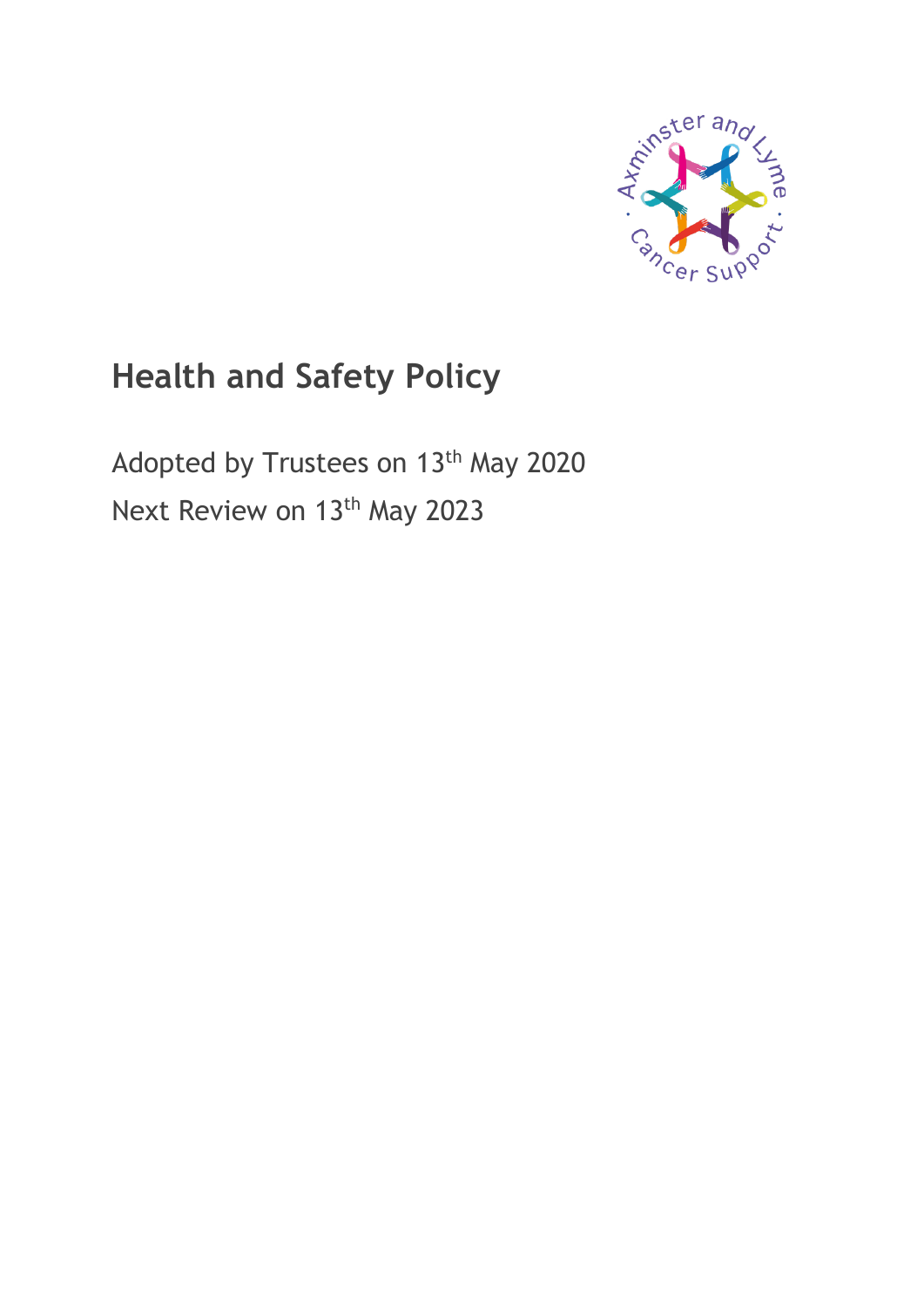# **Introduction**

Axminster and Lyme Cancer Support Board of Trustees has overall responsibility for health and safety in the organisation, and for ensuring that it fulfils all its legal responsibilities. It recognises that it is the duty of Committee members and volunteers to uphold this policy and to provide the necessary funds and resources to put it into practice.

Axminster and Lyme Cancer Support Committee is committed to ensuring that all its activities are safe and it will do whatever it can to provide for the health, safety and welfare of all volunteers, members and visitors ensuring that risks to volunteers, members and visitors are minimised at all times.

It will observe the Health and Safety at Work Act 1974 and all relevant regulations and codes of practice made under it.

This policy will be reviewed annually by the management committee.

### Responsibilities

The Committee member responsible for the implementation and monitoring of health and safety policies and recommending changes where necessary is **Bruce Kahn** and will be designated Health & Safety Officer.

All accidents or unsafe incidents will be investigated by the Health & Safety Officer on behalf of the Committee as soon as possible and then to be reported to the Committee at the next available committee meeting.

#### **Health & Safety Officer** is responsible for:

- Assessing the risk to the health and safety of volunteers, members and visitors and identifying what measures are needed to comply with its health and safety obligations
- Ensuring that venues are safe and without risk to health including safe ways of entering and leaving
- Ensuring that equipment is safe and well maintained
- Providing information, instruction, training and supervision to volunteers in safe working methods and procedures as required
- Encouraging volunteers and members to co-operate in ensuring safe and healthy conditions and systems by effective joint consultation
- Establishing emergency procedures as required

**Volunteers** will ensure that:

- They are aware of the contents of this safety policy
- They comply with this policy